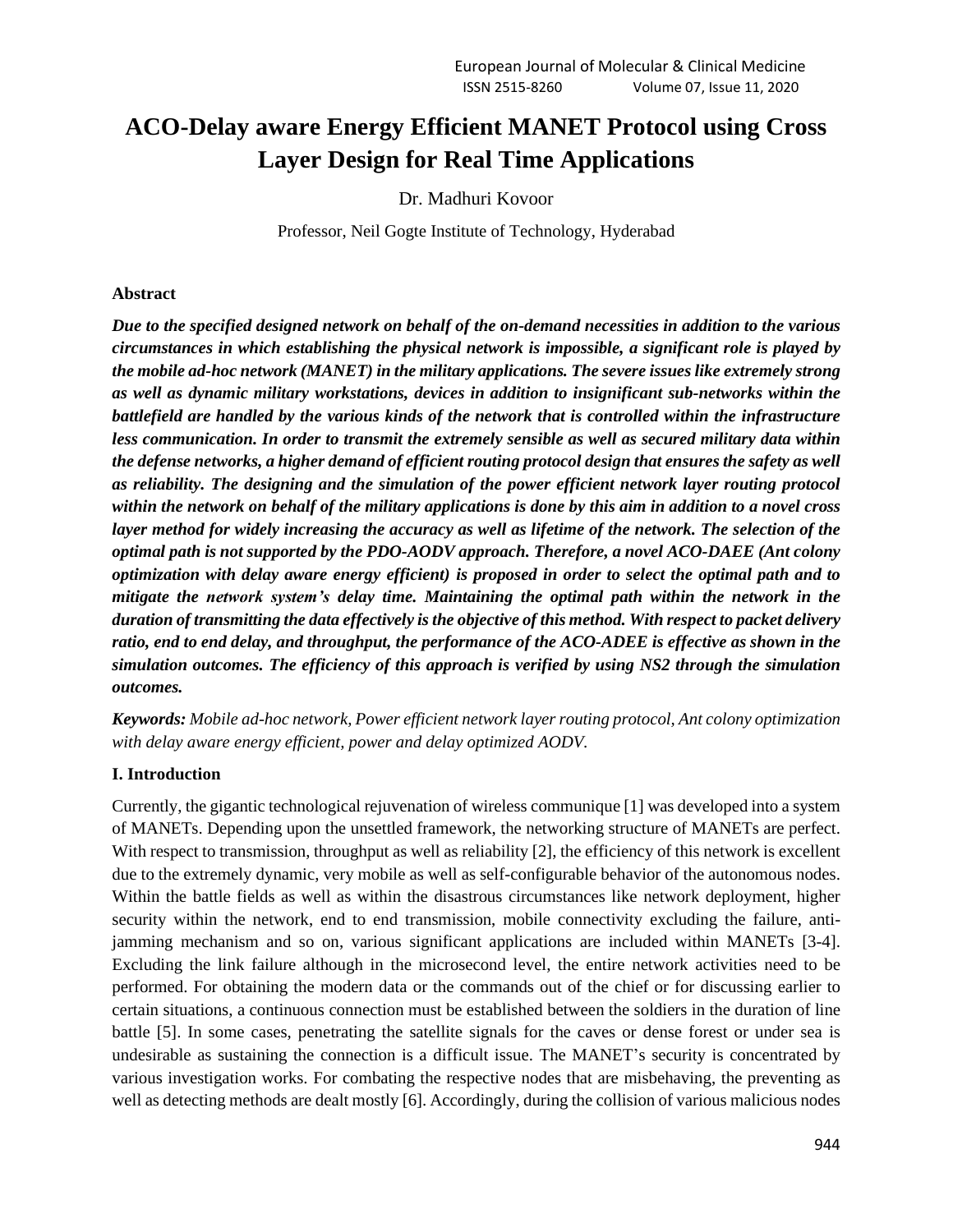with initiating a collaborative attack that results in additional devastating compensations for the network, the efficiency of the presented methods turns to be vulnerable.

### **II. Related work**

A routing engine which the entire operations within the mobile workstation are controlled is referred as a power delay optimized AODV protocol in the earlier papers [7]. Within the duration of the static or mobile position of a node, the significant tasks are performed by 3 significant operations and later a packet arrives near a node like channel sensing, the mini database handling module in addition to the intelligent decisionmaking sub module. For broadcasting the existence of channel node, the transmission of the status messages using the regular time interruption with the help of a node is done in the initial sub module of channel sensing [8-9]. The maintenance of a small database within the succeeding sub module is done for reserving and recalling the routing data about a specific path wherein the transmission of the data is referred later amid the similar sender and the receiver. For the selection of the additional hop station according to the procedure as presented, the calculation of threshold value is done where the routing decision module is utilized for selecting an appropriate station in conclusion [10-11]. With the introduction of a good-natured packet amid 2 layers, a cross layer approach among the data link layer in addition to the system layer is existing. With respect to the delay and power consumption, the friendly packet in which the required data out of the data-access link layer towards the upper network layer is provided for reducing the route discovery overhead [12]. An enhanced channel accessing method adjacent to the MAC layer is made consistent towards the PDO-AODV is developed.

#### **III. Proposed framework**

Using the Distance, Energy, as well as Link quality, ACO Based Efficient Routing protocol is presented on behalf of MANET in this paper. Trust Model, Optimal Forwarder Selection Function as well as Enhanced Pheromone Update Model are included in figure 1.



Figure 1: ACO based efficient routing framework.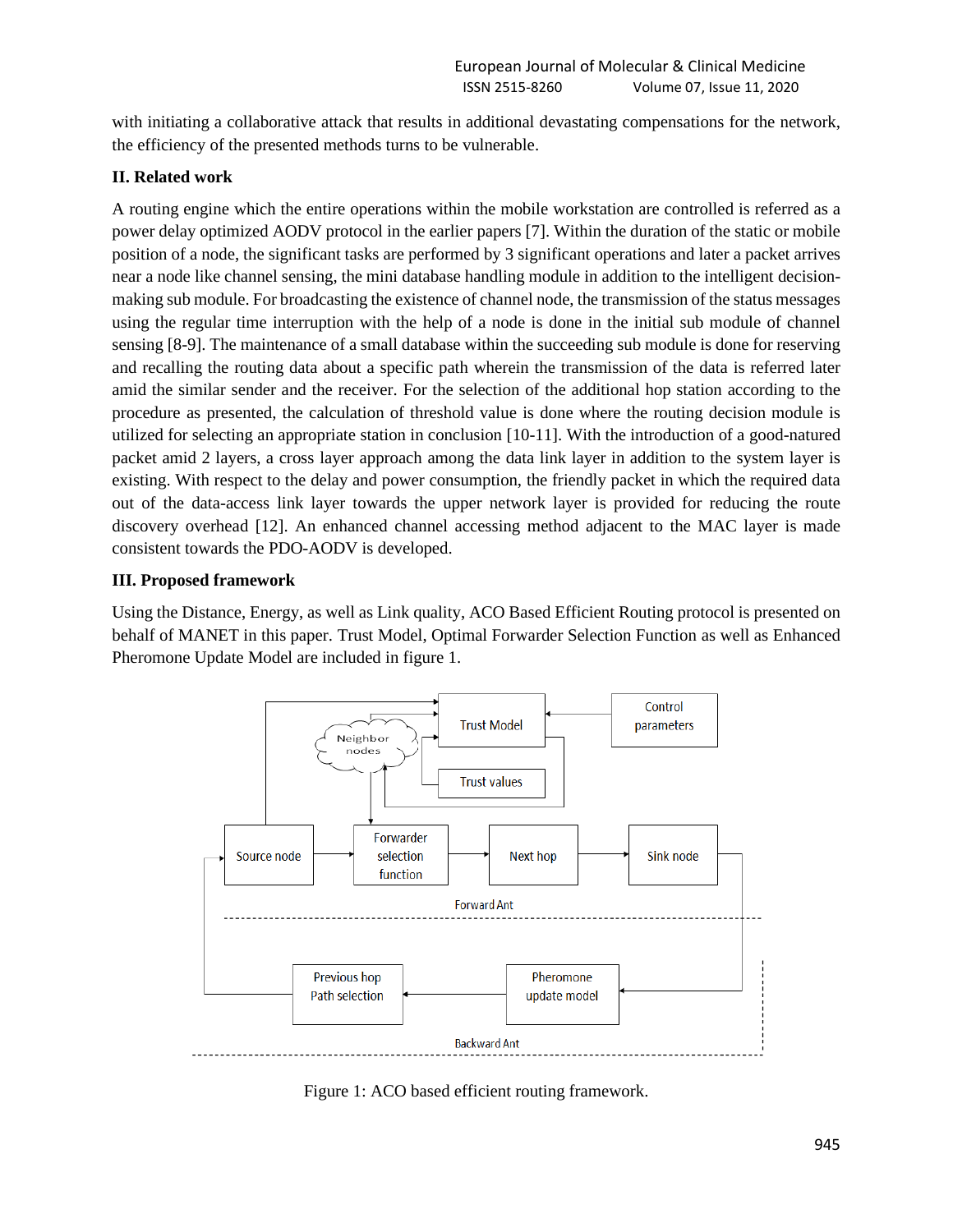# **A. Trust model**

With the help of the respective data from the direct interactions with their neighbors, all the nodes are rated by another nodes in Trust Model and Firsthand Information (FHI) is the label given to it in literature. The communication between the neighboring nodes that are assumed as indirect are collected for making the rating as unbiased. Secondhand Information (SHI) is referred as the rating data which is collected out of the neighboring nodes. A number of 'n' slots are obtained by dividing the simulation time in which 2 subperiods such as Forwarding as well as Monitoring Interval, TFMI followed by Update Interval TUPI are included as presented in Table 1.

| $\lceil 1 \rceil$ | Initializat  | $[3]$ | $\mathrm{T_{F}}$ | $[4]$ T | $[5]$ | $\mathrm{T_{F}}$ | $[6]$ T |     | [7] |  | $\ldots$ [8] $T_F$ | [9] | $\mathbf T$ | $[10]$ . | $[11]$ $T_F$ | $[12]$ T |
|-------------------|--------------|-------|------------------|---------|-------|------------------|---------|-----|-----|--|--------------------|-----|-------------|----------|--------------|----------|
|                   | ion          |       | MI               | UPI     |       | MI               |         | UPI |     |  | MI                 |     | UPI         |          | MI           | UPI      |
| $[2]$             | <b>Phase</b> |       |                  |         |       |                  |         |     |     |  |                    |     |             |          |              |          |

|  |  | Table 1: Simulation period slots. |
|--|--|-----------------------------------|
|--|--|-----------------------------------|

## **B. Forwarder selection function**

A probability function which is utilized by each node in its path from the source node to the sink node within the network for selecting the optimum adjacent neighbor for sending the packet towards the sink node is referred as Forwarder Selection Function. The Network Lifetime is enhanced by selecting optimal path from the source towards the sink for forwarding the packets by the Forwarder Selection Function. As a result of the repeated retransmission, the limited wastage of the energy is guaranteed by ensuring certain nodes through the path that is not depleted rapidly and selection of links with superior quality with the balancing of the energy amongst the nodes within the network.

A probability function for the selection of optimum sending node within the neighboring nodes of the current node that is depending upon the Pheromone Trail (PT) as well as heuristic function that involves 2 parts such as Node Energy level (EN) and node link quality (LP) functions is referred as Forwarder Selection Function, FSF that is implemented here. The pheromone concentration which is deposited upon the path amid the nodes that considers Energy, distance, and link quality along the path (containing the link between current and neighboring nodes) from source to destination is referred as Pheromone Trail (PT). Specifically, with respect to energy, distance and link quality, the enhanced quality path from the source to destination is represented by high PT. The neighbor node's energy level is represented by the Node Energy (EN) function and the link quality amid the current node and the neighbor node are represented by the Link quality (LP) at issue.

A probability function wherein an optimum path should be selected from the source to sink for the packet forwarding using various aims is referred as Forwarder Selection Function.

- In order to offer a safe reliable path from the source to the destination with the avoidance of the insider attacks.
- With the intention of improving the network lifetime with the balancing the energy within the nodes of the network for ensuring that certain nodes don't deplete rapidly and it results in disconnection and partitioning of the network.
- For guaranteeing the limited wastage of energy because of the regular retransmissions while choosing the links with improved quality.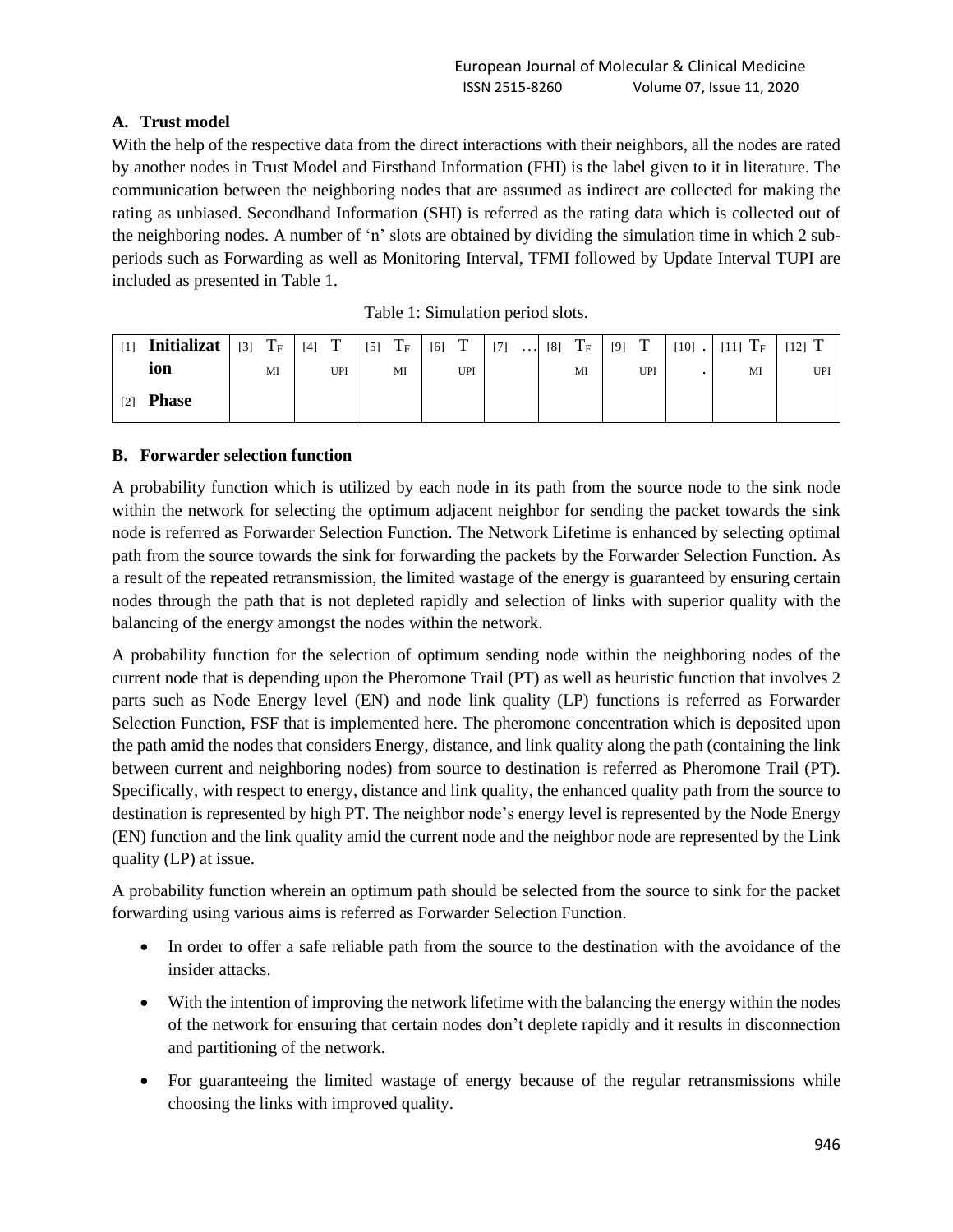• Moreover, additional energy is saved by selecting the insignificant paths that involves reduced number of nodes since reduced number of nodes are involved in forwarding the packet.

The finest forwarder node  $n_j$  is selected from the neighboring nodes of the current node  $n_i$  by the Forwarder Selection Function, FSF  $(n_i, n_j)$  and it is represented in the equation below.

$$
F(n_i, n_j) = \begin{cases} \frac{\left[PT(n_i, n_j)\right]^{\alpha} \left[EN(n_j)\right]^{\beta} \left[LP(n_i, n_j)\right]^{\gamma} \left[TR(n_i, n_j)\right]^{\delta}}{\sum n_j \in NBS(n_i) \left[PT(n_i, n_j)\right]^{\alpha} \left[EN(n_j)\right]^{\beta} \left[LP(n_i, n_j)\right]^{\gamma} \left[TR(n_i, n_j)\right]^{\delta}} & \text{if } n_j \in NBS(n_i) \\ 0 & \text{otherwise} \end{cases}
$$

Where, the set of neighboring nodes of  $n_i$  is represented by NBS  $(n_i)$ , the pheromone concentration deposited upon a path amid the nodes  $n_i$  and  $n_j$  is represented by PT  $(n_i, n_j)$ , the energy level of the neighbor node  $n_i$  is EN  $(n_j)$ , the Trust rating of the neighbor node  $n_j$  as presented by node  $n_i$  is represented using TR  $(n_i, n_i)$ .

The link quality between nodes  $n_i$  and  $n_j$ , i.e., link probability is represented by LP  $(n_i, n_j)$ . A measurement of transmission link that is computed depending upon the previous events that occurred upon the link is referred as Expected Transmission Count, ETX. Then the link probability LP  $(n_i, n_j)$  amid nodes  $n_i \& n_j$ is presented using the below expression:

$$
LP(n_i, n_j) = \frac{1}{\text{ETX}(n_i, n_j)}
$$
\n(2)

The influence of the pheromone trail of the path, node energy level, link quality between nodes and node trust rating is controlled by the parameters namely  $\alpha$ , β, γ, δ.

When  $\alpha = \beta = \gamma = \delta = 1$ , the entire 4 parameters PT, EN, LP, TR are provided with similar significance while selecting a forwarder node.

One could make  $\alpha = \beta = \gamma = 2$ ,  $\delta = 1$ , whenever one is attentive in providing superior significance to TR, node trust rating. In the same way,  $\alpha=2$ ,  $\beta=1$ ,  $\gamma=8=2$  for raising the significance of EN, Node Energy Level, α=2, β =δ=2, γ =1 for making the significance of link quality more essential within the forwarder node selection.

Let, the initial energy of node  $n_j$  be EI  $(n_j)$  and the residual (Actual) Energy of node  $n_j$  be ER  $(n_j)$ , then the Node Energy level,  $EN(n_j)$  is given as

$$
EN(n_j) = \frac{ER(n_j)}{EI(n_j)} \text{ Where } ER(n_j) > E_{th} \tag{3}
$$

#### **C. Pheromone Model**

Within the duration of the returning journey is incorrect for reflecting which path by means of the optimal in the simulation time was detected by the quantity of the pheromone that must be located upon the path. Increased number of pheromones must be included in the stronger path in which less number or no pheromone must be present in the weaker path. The selection of the stronger path is done every time due to the differences within the pheromone concentration amongst the challenging stronger paths in the selection.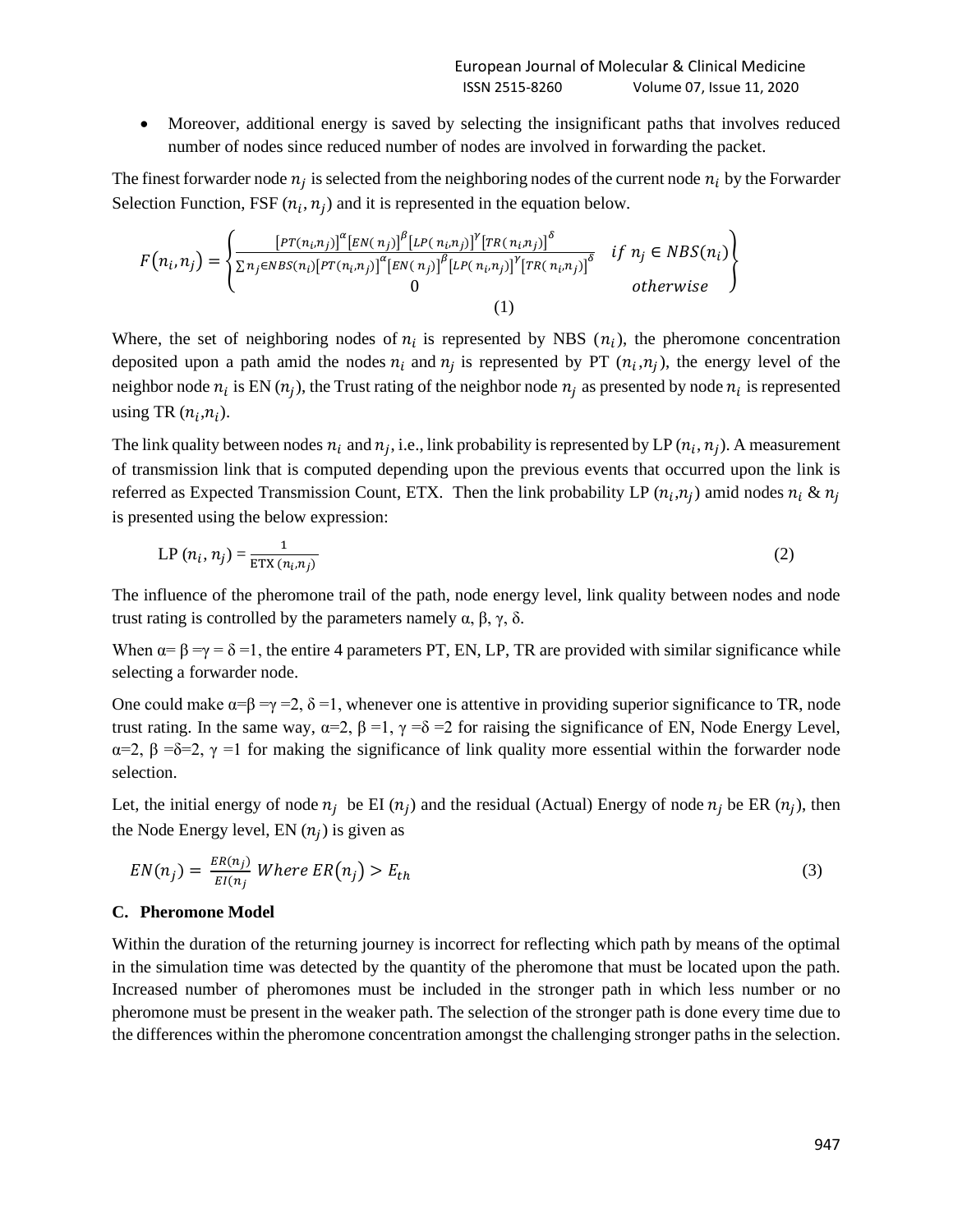The forward ant parameters were combined together in the duration of the journey from source to destination with the consideration of the design of pheromone update model. Analyzing the parameters given below is combined whenever the destination is reached by the forward ant.

#### **IV. Result and discussion**

NS-2.34 simulator is used for conducting the experiments in 2 stages. Verifying the feasibility of this approach is the primary stage and investigating is the depth study for assessing the delay and throughput in depth. 40 mobile nodes are present within the network which is the initial stage, and the communication is started from the source towards the destination. The communication between the hops is occurred by calculating the distance depending upon the individual node's position. The measurement of the respective communication amid the users and the number of the information flows is done. Depending upon the standards of pheromone, the transmission rate of individual node can be known in this method. The power and the delay on behalf of the respective nodes is maintained in this method and the optimum path is found in order to select a routing path. UDP connections are the connections between the mobile nodes and CBR (Constant Bit Rate) traffic within respective communication is forwarded. 512Kb/s of CBR rate is used for the connection. 1500m x 1500m size of scenario field is used. Revised AODV routing protocol is used in this routing protocol in which ACO-DAEE, PDO-AODV approaches are integrated.

| <b>PARAMETER</b>         | <b>VALUE</b>       |
|--------------------------|--------------------|
| Application traffic      | <b>CBR</b>         |
| <b>Transmission rate</b> | 5 packets/sec      |
| Radio range              | 250m               |
| Packet size              | 1000 bytes         |
| Channel data rate        | 2Mbps              |
| Maximum speed            | 20 <sub>m/s</sub>  |
| Simulation time          | 10secs             |
| Number of nodes          | 40                 |
| Area                     | 1500x1500          |
| Routing protocol         | <b>AODV</b>        |
| Routing methods          | PDO-AODV, ACO-DAEE |

Table 2: Simulation parameters for network process.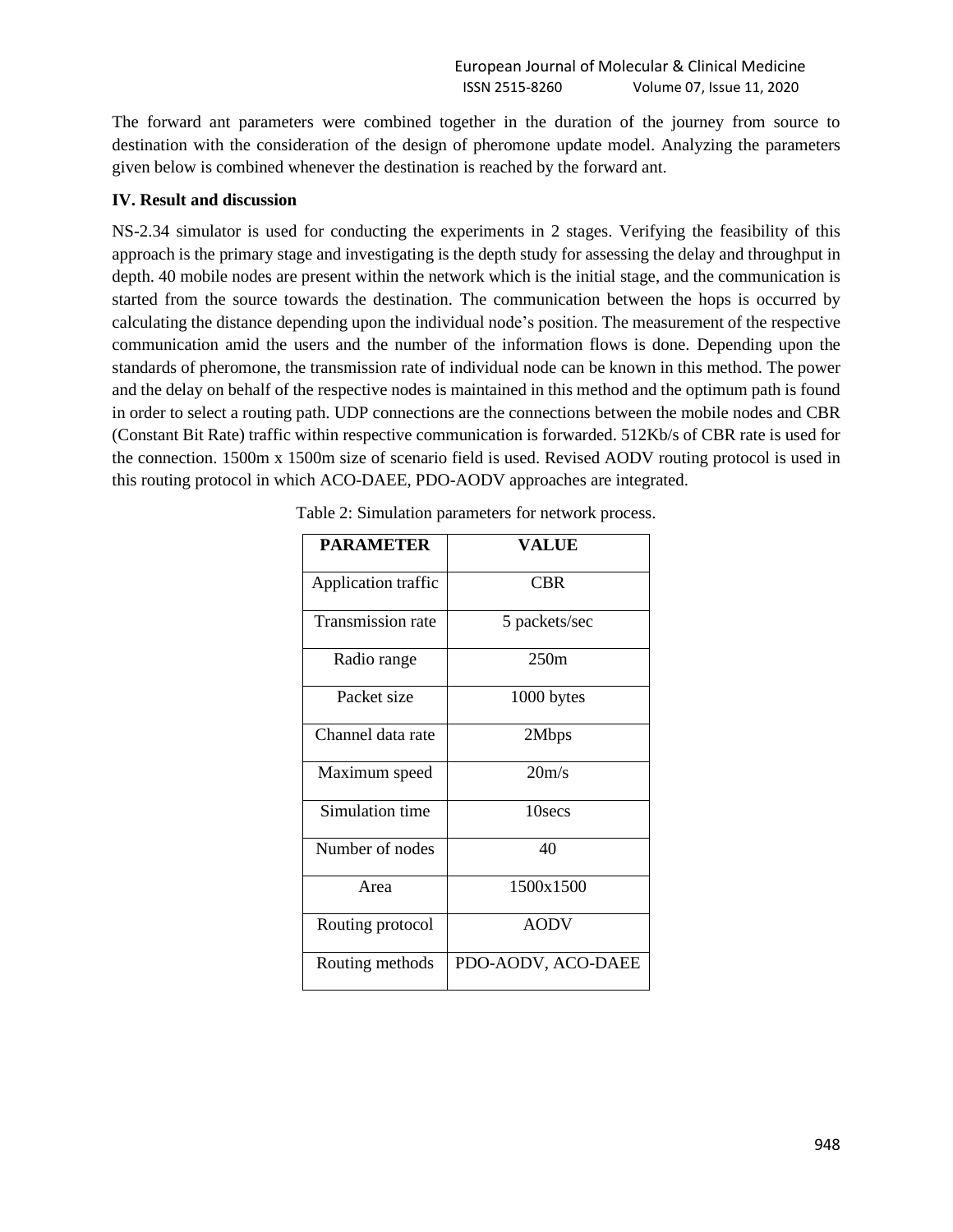

Figure 2: Network delay.

The delay time in network is presented in the above graph and it is depended upon the time to vary for varying the output. The number of the packets that travels and delivers depending upon the procedure is presented in this method. Depending upon the measured delay time, the respective packet is travelled. The delay within the network is reduced by the ACO-DAEE performance than the Power and Delay Optimized-AODV approach as well as Cross Layer Power Control approach.





The packet delivery ratio is presented in the figure above and it depends upon the on time to vary the output. The number of packets that travels and delivers are considered here. The delivery ratio is improved by the ACO-DAEE performance than the Cross Layer Power Control approach as well as Power and Delay Optimized-AODV approach.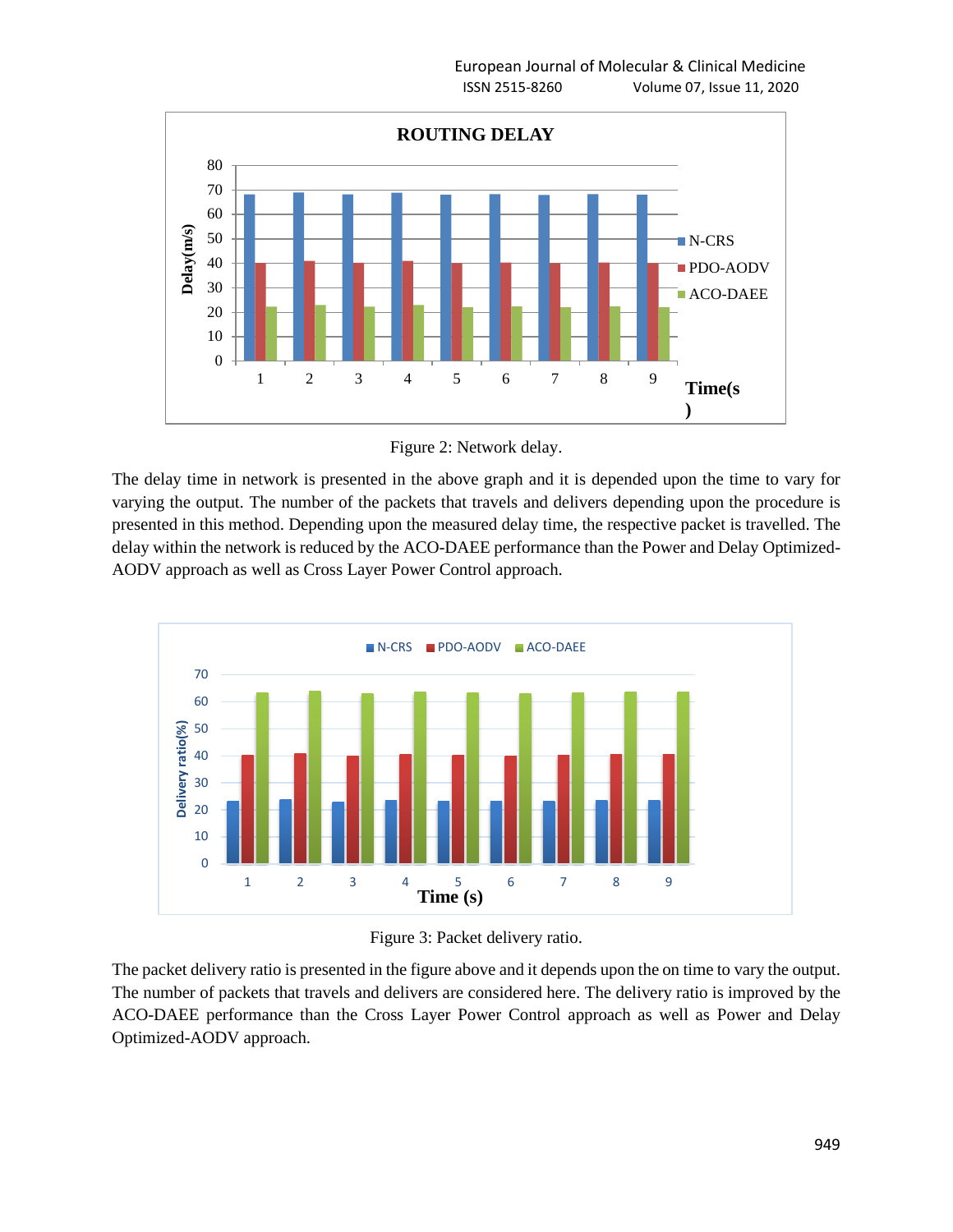

Figure 4: Network performance.

Throughput is presented in the above graph and is based upon the time to vary the output. Compared to the Power and Delay Optimized-AODV using DDOS attack procedure as well as Cross Layer Power Control approach, the throughput is improved by the ACO-DAEE performance.

## **V. Conclusion**

The problems of power efficiency, selection of nodes in addition to the improper load balancing on behalf of MANETs is studied by the authors with the help of communication based cross layer approach in this method. Depending upon the power and delay parameters, the optimizing link cost is concentrated by them for mitigating the serious issues that restores the resources of the precious networks. A friendly handshaking application is implemented additionally by means of a cross layer mechanism amid the data link layer and network layer for accelerating the procedure of the routing layer. The ACO (ant colony optimization) is presented by collecting the information and routing delay using the approach which is delay aware energy efficient. The issue of the resource limitation of the ad-hoc network is solved greatly in this paper and compared to the additional leading MANET protocols depending upon the comparable cross layer method, improved performance is exhibited by the simulation study. NS2 is used for conducting the simulation and ACO-DAEE remains realistic on behalf of the discriminate delay aware nodes as shown in the examining results and the ratio in network performance is improved.

### **References**

- [1]. Krishna, Gudepu Sai, and P. Swapna. "A New Cross Layer Design for Efficient Routing Protocol using Ant Colony Optimization."
- [2]. Mamata Rath, Binod Kumar Pattanayak and Bidudhendu Pati, Energy efficient MANET Protocol using Cross Layer Design for Military Applications -, vol.66, no.2, March 2016, pp.146-150.
- [3]. Xu, Yingying, Ming Lei, Min Li, Minjian Zhao, and Bing Hu. "A New Anti-Jamming Strategy Based on Deep Reinforcement Learning for MANET." In *2019 IEEE 89th Vehicular Technology Conference (VTC2019-Spring)*, pp. 1-5. IEEE, 2019.